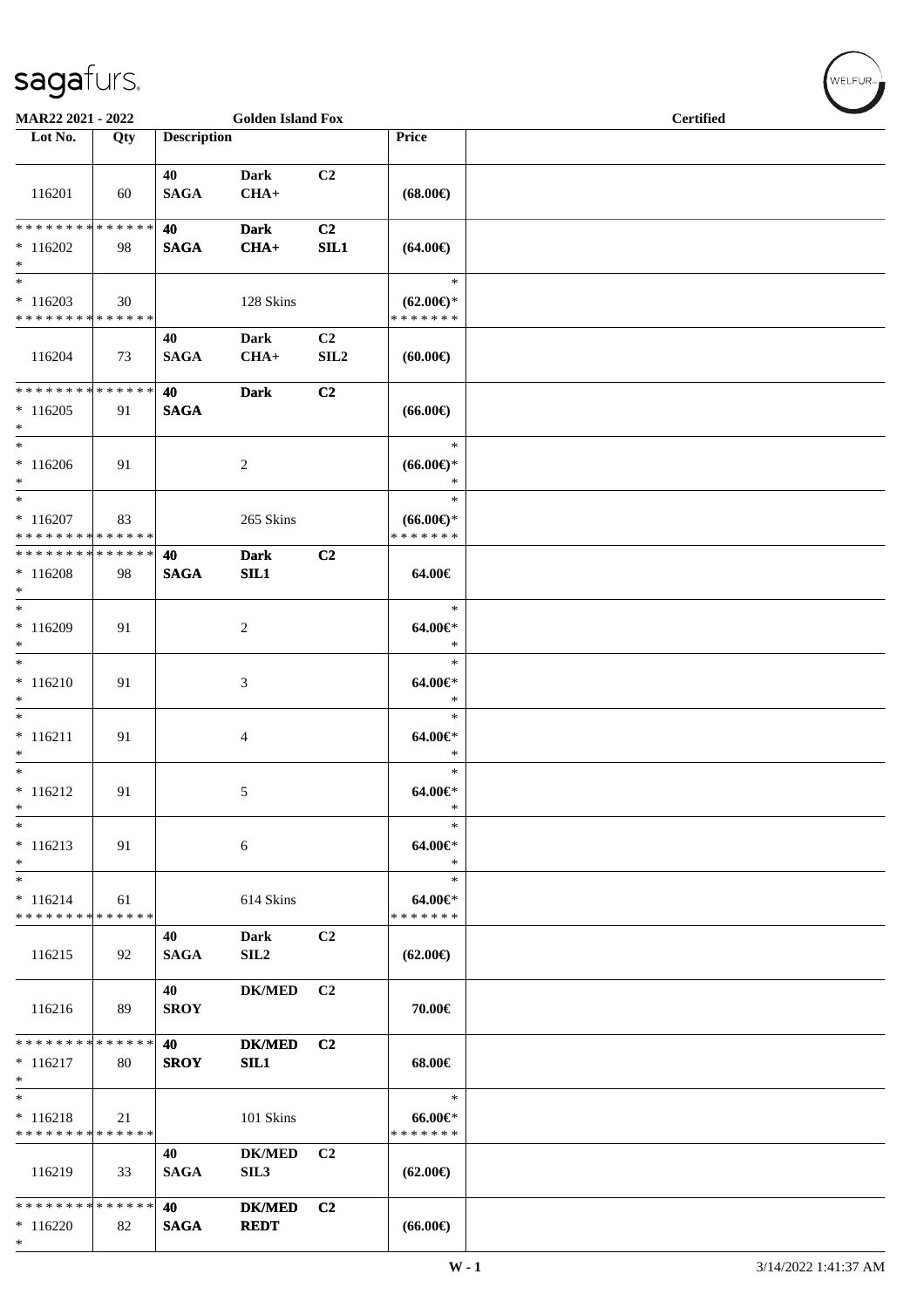| MAR22 2021 - 2022                                                      |                                  |                    | <b>Golden Island Fox</b>     |                                    |                                         | <b>Certified</b> | $\overline{\phantom{0}}$ |
|------------------------------------------------------------------------|----------------------------------|--------------------|------------------------------|------------------------------------|-----------------------------------------|------------------|--------------------------|
| Lot No.                                                                | Qty                              | <b>Description</b> |                              |                                    | Price                                   |                  |                          |
| $*$<br>$* 116221$<br>* * * * * * * * * * * * * *                       | 28                               | 40<br><b>SAGA</b>  | <b>DK/MED</b><br><b>REDT</b> | C <sub>2</sub>                     | $\ast$<br>$(66.00ε)$ *<br>* * * * * * * |                  |                          |
| 116222                                                                 | 36                               | 40<br>IA           | <b>DK/MED</b><br><b>SPAR</b> | C <sub>2</sub>                     | (60.00)                                 |                  |                          |
| 116223                                                                 | 100                              | 40<br>SI           | <b>DK/MED</b>                | C <sub>2</sub>                     | (60.00)                                 |                  |                          |
| 116224                                                                 | 81                               | 40<br>SI           | <b>DK/MED</b><br>SL1         | C <sub>2</sub>                     | $(58.00\epsilon)$                       |                  |                          |
| * * * * * * * * * * * * * * *<br>$*116225$<br>$*$                      | 98                               | 40<br><b>SAGA</b>  | <b>MED</b><br>$CHA+$         | C2                                 | 64.00€                                  |                  |                          |
| $\overline{\phantom{0}}$<br>$*116226$<br>* * * * * * * * * * * * * *   | 28                               |                    | 126 Skins                    |                                    | $\ast$<br>64.00€*<br>* * * * * * *      |                  |                          |
| * * * * * * * * * * * * * * *<br>$*116227$<br>$*$                      | 98                               | 40<br><b>SAGA</b>  | <b>MED</b><br>$CHA+$         | C <sub>2</sub><br>SIL1             | 64.00€                                  |                  |                          |
| $*$<br>$* 116228$<br>$*$                                               | 91                               |                    | 2                            |                                    | $\ast$<br>64.00€*<br>$\ast$             |                  |                          |
| $*$<br>$*116229$<br>* * * * * * * * * * * * * *                        | 31                               |                    | 220 Skins                    |                                    | $\ast$<br>$66.00 \in$<br>* * * * * * *  |                  |                          |
| 116230                                                                 | 69                               | 40<br><b>SAGA</b>  | <b>MED</b><br>$CHA+$         | C <sub>2</sub><br>SIL <sub>2</sub> | (60.00)                                 |                  |                          |
| * * * * * * * * * * * * * * *<br>$* 116231$<br>$*$                     | 91                               | 40<br><b>SAGA</b>  | <b>MED</b>                   | C <sub>2</sub>                     | 64.00€                                  |                  |                          |
| $\overline{\phantom{0}}$<br>$*116232$<br>* * * * * * * * * * * * * * * | 52                               |                    | 143 Skins                    |                                    | $\ast$<br>$62.00 \in$ *<br>*******      |                  |                          |
| * * * * * * * *<br>$*116233$<br>$*$                                    | * * * * * * <mark>*</mark><br>98 | 40<br><b>SAGA</b>  | <b>MED</b><br>SL1            | C <sub>2</sub>                     | 62.00€                                  |                  |                          |
| $*$<br>$* 116234$<br>$*$                                               | 91                               |                    | 2                            |                                    | $\ast$<br>$62.00 \in$ *<br>$\ast$       |                  |                          |
| $*$<br>$*116235$<br>$*$                                                | 91                               |                    | 3                            |                                    | $\ast$<br>$62.00 \in$ *<br>$\ast$       |                  |                          |
| $*$<br>$*116236$<br>$*$                                                | 91                               |                    | $\overline{4}$               |                                    | $\ast$<br>64.00€*<br>$\ast$             |                  |                          |
| $*$<br>$* 116237$<br>$*$                                               | 91                               |                    | 5                            |                                    | $\ast$<br>64.00€*<br>$\ast$             |                  |                          |
| $*$<br>$*116238$<br>$*$                                                | 91                               |                    | 6                            |                                    | $\ast$<br>64.00€*<br>$\ast$             |                  |                          |
| $*$<br>$*116239$<br>$*$                                                | 91                               |                    | $\tau$                       |                                    | $\ast$<br>64.00€*<br>$\ast$             |                  |                          |
| $*$<br>$*116240$<br>$*$                                                | 91                               |                    | 8                            |                                    | $\ast$<br>$64.00 \in$<br>$\ast$         |                  |                          |

 $(\forall ELFUR_{\approx})$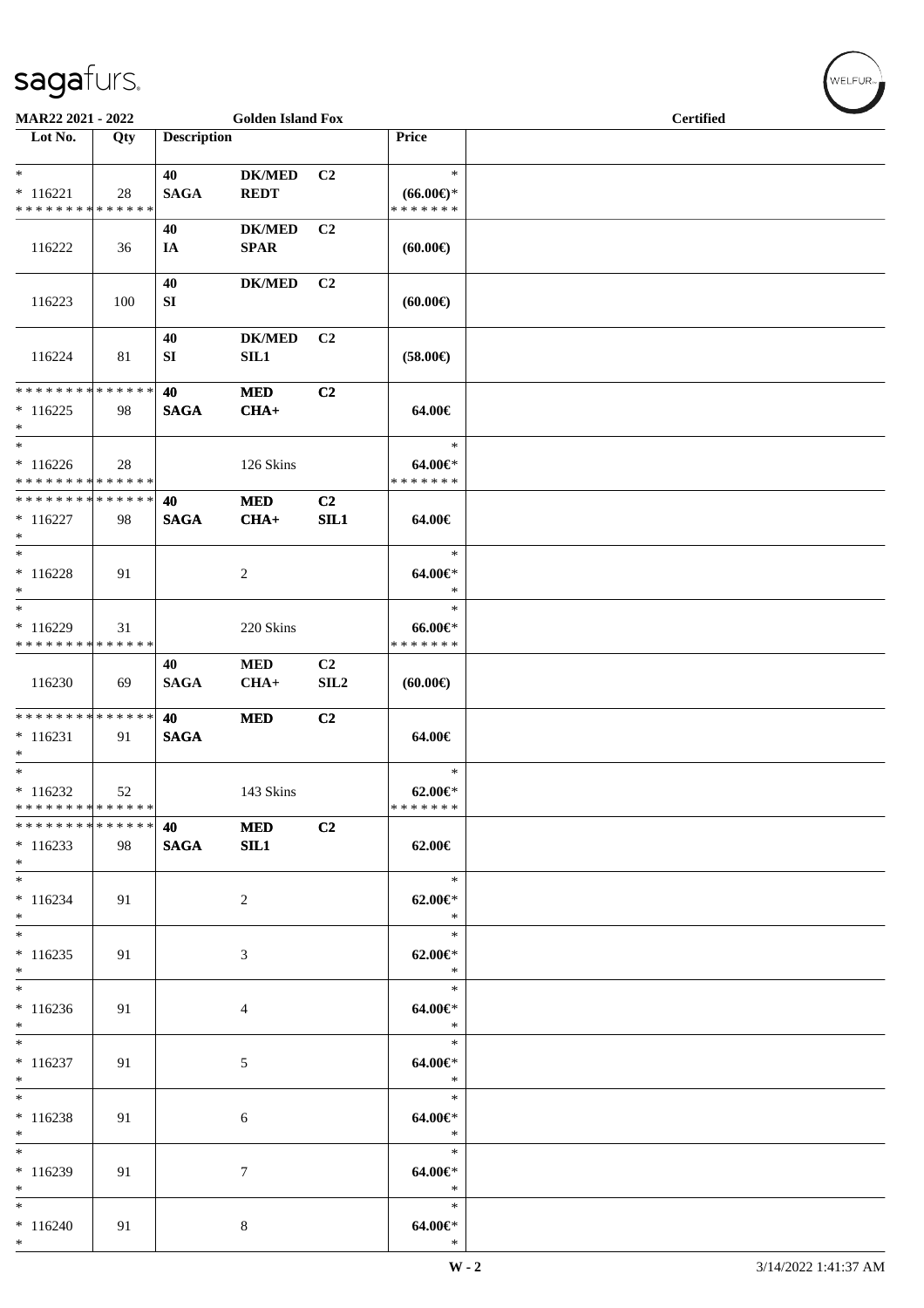| MAR22 2021 - 2022                                                       |                   |                    | <b>Golden Island Fox</b>     |                                    |                                                | <b>Certified</b> |  |
|-------------------------------------------------------------------------|-------------------|--------------------|------------------------------|------------------------------------|------------------------------------------------|------------------|--|
| Lot No.                                                                 | Qty               | <b>Description</b> |                              |                                    | <b>Price</b>                                   |                  |  |
| $*$<br>$*116241$                                                        | 56                | 40<br><b>SAGA</b>  | <b>MED</b><br>SIL1           | C2                                 | $\ast$<br>$64.00 \in$ *                        |                  |  |
| * * * * * * * * * * * * * *<br>* * * * * * * * * * * * * *<br>$*116242$ | 98                | 40<br><b>SAGA</b>  | <b>MED</b><br>SL2            | C2                                 | * * * * * * *<br>$60.00 \in$                   |                  |  |
| $*$<br>$*$<br>$*116243$                                                 | 72                |                    | 170 Skins                    |                                    | $\ast$<br>$60.00 \in$                          |                  |  |
| * * * * * * * * * * * * * *<br>* * * * * * * * * * * * * *              |                   | 40                 | <b>PALE</b>                  | C <sub>2</sub>                     | * * * * * * *                                  |                  |  |
| $*116244$<br>$*$<br>$*$                                                 | 91                | <b>SAGA</b>        | $CHA+$                       |                                    | $(66.00\epsilon)$<br>$\ast$                    |                  |  |
| $*116245$<br>* * * * * * * * * * * * * *                                | 26                |                    | 117 Skins                    |                                    | $(66.00ε)$ *<br>* * * * * * *                  |                  |  |
| 116246                                                                  | 93                | 40<br><b>SAGA</b>  | <b>PALE</b><br>$CHA+$        | C2<br>SIL1                         | 64.00€                                         |                  |  |
| 116247                                                                  | 32                | 40<br><b>SAGA</b>  | <b>PALE</b><br>$CHA+$        | C <sub>2</sub><br>SIL <sub>2</sub> | 62.00€                                         |                  |  |
| * * * * * * * *<br>$* 116248$<br>$*$                                    | * * * * * *<br>98 | 40<br><b>SAGA</b>  | <b>PALE</b>                  | C <sub>2</sub>                     | 68.00€                                         |                  |  |
| $*$<br>$* 116249$<br>$\ast$                                             | 91                |                    | 2                            |                                    | $\ast$<br>$68.00 \text{E}$<br>$\ast$           |                  |  |
| $*$<br>$*116250$<br>* * * * * * * * * * * * * *                         | 76                |                    | 265 Skins                    |                                    | $\ast$<br>$(68.00\epsilon)$ *<br>* * * * * * * |                  |  |
| * * * * * * * * * * * * * *<br>$*116251$<br>$*$                         | 98                | 40<br><b>SAGA</b>  | <b>PALE</b><br>SL1           | C2                                 | 66.00€                                         |                  |  |
| $*$<br>$* 116252$<br>$\ast$                                             | 91                |                    | 2                            |                                    | $\ast$<br>$66.00 \in$<br>$\ast$                |                  |  |
| $\ast$<br>$*116253$<br>* * * * * * * * * * * * * *                      | 50                |                    | 239 Skins                    |                                    | $\ast$<br>66.00€<br>* * * * * * *              |                  |  |
| 116254                                                                  | 94                | 40<br><b>SAGA</b>  | <b>PALE</b><br>SL2           | C2                                 | 64.00€                                         |                  |  |
| 116255                                                                  | 64                | 40<br><b>SROY</b>  | PAL/XP                       | C2                                 | $(72.00\epsilon)$                              |                  |  |
| 116256                                                                  | 50                | 40<br><b>SROY</b>  | <b>PAL/XP</b><br>SIL1        | C2                                 | $(70.00\epsilon)$                              |                  |  |
| 116257                                                                  | 62                | 40<br><b>SAGA</b>  | PAL/XP<br>$CHA+$             | C <sub>2</sub><br>SLL2             | $(66.00\epsilon)$                              |                  |  |
| * * * * * * * * * * * * * *<br>$*116258$<br>$*$                         | 87                | 40<br><b>SAGA</b>  | <b>PAL/XP</b><br><b>REDT</b> | C2                                 | $(66.00\epsilon)$                              |                  |  |
| $\ast$<br>$*116259$<br>* * * * * * * * * * * * * *                      | 21                |                    | 108 Skins                    |                                    | $\ast$<br>$(66.00\epsilon)$ *<br>* * * * * * * |                  |  |
| * * * * * * * * * * * * * *<br>$*116260$<br>$\ast$                      | 105               | 40<br>SI           | <b>PAL/XP</b>                | C2                                 | (60.00)                                        |                  |  |

 $(w$ elfur<sub>m</sub>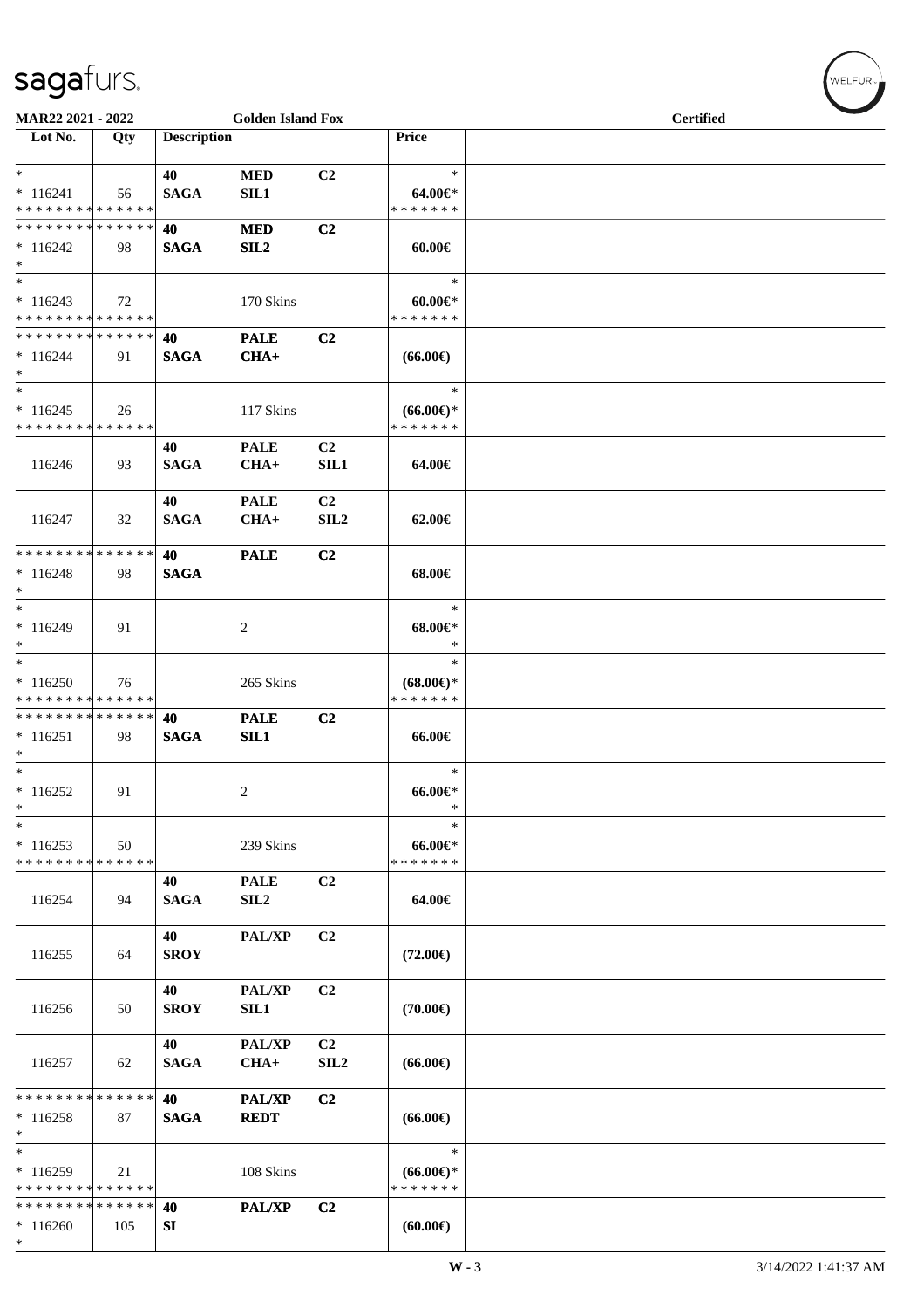| MAR22 2021 - 2022                                                              |     |                    | <b>Golden Island Fox</b> |                                    |                                                | <b>Certified</b> |  |
|--------------------------------------------------------------------------------|-----|--------------------|--------------------------|------------------------------------|------------------------------------------------|------------------|--|
| Lot No.                                                                        | Qty | <b>Description</b> |                          |                                    | Price                                          |                  |  |
| $*$<br>$*116261$                                                               | 28  | 40<br>SI           | PAL/XP                   | C2                                 | $\ast$<br>$(60.00\varepsilon)$ *               |                  |  |
| * * * * * * * * * * * * * *<br>* * * * * * * * * * * * * *<br>$*116262$<br>$*$ | 103 | 40<br>SI           | <b>PAL/XP</b><br>SIL1    | C2                                 | * * * * * * *<br>(60.00)                       |                  |  |
| $*$<br>$*116263$<br>* * * * * * * * * * * * * *                                | 22  |                    | 125 Skins                |                                    | $\ast$<br>$(60.00\epsilon)$ *<br>* * * * * * * |                  |  |
| 116264                                                                         | 97  | 40<br><b>SAGA</b>  | <b>XP</b><br>$CHA+$      | C <sub>2</sub>                     | $(68.00\epsilon)$                              |                  |  |
| 116265                                                                         | 77  | 40<br><b>SAGA</b>  | $\bold{XP}$<br>$CHA+$    | C <sub>2</sub><br>SIL1             | 66.00€                                         |                  |  |
| 116266                                                                         | 39  | 40<br><b>SAGA</b>  | $\bold{XP}$<br>$CHA+$    | C <sub>2</sub><br>SIL <sub>2</sub> | 64.00€                                         |                  |  |
| * * * * * * * * * * * * * *<br>$*116267$<br>$*$                                | 98  | 40<br><b>SAGA</b>  | <b>XP</b>                | C2                                 | $(66.00\epsilon)$                              |                  |  |
| $*$<br>$*116268$<br>* * * * * * * * * * * * * *                                | 64  |                    | 162 Skins                |                                    | $\ast$<br>$(66.00\epsilon)$ *<br>* * * * * * * |                  |  |
| * * * * * * * * * * * * * *<br>$*116269$<br>$*$                                | 91  | 40<br><b>SAGA</b>  | <b>XP</b><br>SL1         | C2                                 | 64.00€                                         |                  |  |
| $*$<br>$*116270$<br>* * * * * * * * * * * * * *                                | 54  |                    | 145 Skins                |                                    | $\ast$<br>64.00€<br>* * * * * * *              |                  |  |
| 116271                                                                         | 56  | 40<br><b>SAGA</b>  | <b>XP</b><br>SL2         | C <sub>2</sub>                     | $62.00 \in$                                    |                  |  |
| 116272                                                                         | 38  | 40<br><b>SAGA</b>  | 2XP<br>SIL1              | C2                                 | $60.00 \in$                                    |                  |  |
| 116273                                                                         | 106 | 30<br><b>SAGA</b>  | <b>Dark</b><br>$CHA+$    | C2                                 | $(57.00\epsilon)$                              |                  |  |
| * * * * * * * * * * * * * *<br>$* 116274$<br>$*$                               | 105 | 30<br><b>SAGA</b>  | <b>Dark</b><br>$CHA+$    | C <sub>2</sub><br>SIL1             | $(54.00\epsilon)$                              |                  |  |
| $\ast$<br>$*116275$<br>* * * * * * * * * * * * * *                             | 35  |                    | 140 Skins                |                                    | $\ast$<br>$(54.00\epsilon)$ *<br>* * * * * * * |                  |  |
| 116276                                                                         | 100 | 30<br><b>SAGA</b>  | Dark<br>$CHA+$           | C <sub>2</sub><br>SIL <sub>2</sub> | $(54.00\epsilon)$                              |                  |  |
| 116277                                                                         | 92  | 30<br><b>SAGA</b>  | Dark                     | C <sub>2</sub>                     | $(54.00\epsilon)$                              |                  |  |
| * * * * * * * * * * * * * *<br>$*116278$<br>$*$                                | 105 | 30<br><b>SAGA</b>  | <b>Dark</b><br>SL1       | C2                                 | 54.00€                                         |                  |  |
| $*$<br>$*116279$<br>$\ast$                                                     | 98  |                    | 2                        |                                    | $\ast$<br>$(54.00ε)$ *<br>$\ast$               |                  |  |
| $*$<br>$*116280$<br>$*$                                                        | 98  |                    | 3                        |                                    | $\ast$<br>$(54.00\in)^\ast$<br>$\ast$          |                  |  |

 $(\forall ELFUR$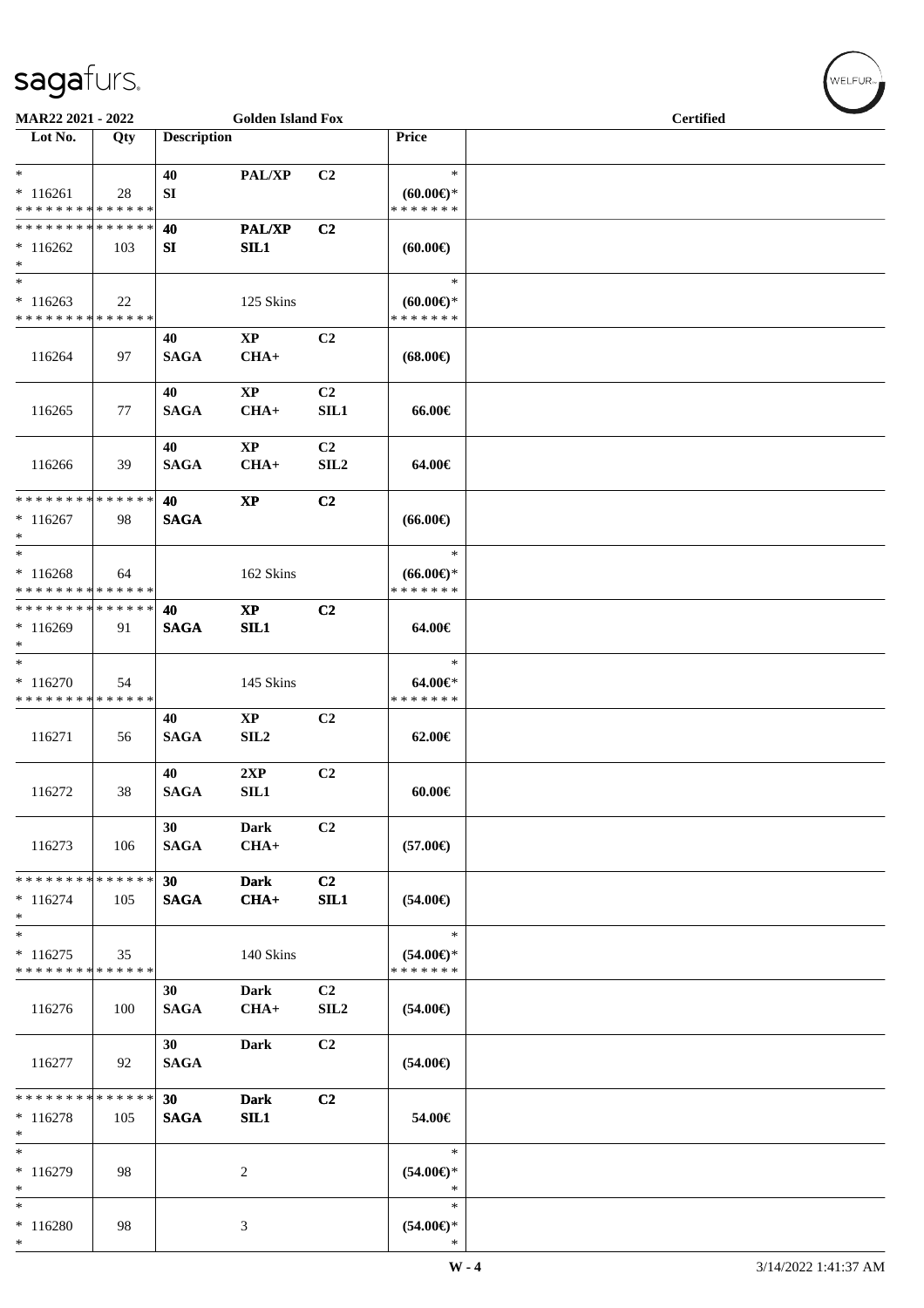| MAR22 2021 - 2022                                  |     |                    | <b>Golden Island Fox</b>          |                        |                                                | <b>Certified</b> |  |
|----------------------------------------------------|-----|--------------------|-----------------------------------|------------------------|------------------------------------------------|------------------|--|
| Lot No.                                            | Qty | <b>Description</b> |                                   |                        | Price                                          |                  |  |
| $\ast$<br>$* 116281$<br>$\ast$                     | 98  | 30<br><b>SAGA</b>  | <b>Dark</b><br>SIL1               | C2                     | $\ast$<br>$(54.00\epsilon)$ *<br>$\ast$        |                  |  |
| $\ast$<br>$*116282$<br>$\ast$                      | 98  |                    | 5                                 |                        | $\ast$<br>$(54.00\epsilon)$ *<br>$\ast$        |                  |  |
| $\ast$<br>$*116283$<br>$\ast$                      | 98  |                    | 6                                 |                        | $\ast$<br>$(54.00ε)$ *                         |                  |  |
| $\ast$<br>$* 116284$<br>$\ast$                     | 98  |                    | $\overline{7}$                    |                        | $\ast$<br>$(54.00ε)$ *<br>$\ast$               |                  |  |
| $\ast$<br>$*116285$<br>$\ast$                      | 98  |                    | $\,8\,$                           |                        | $\ast$<br>$(54.00ε)$ *<br>$\ast$               |                  |  |
| $\ast$<br>$*116286$<br>* * * * * * * * * * * * * * | 69  |                    | 860 Skins                         |                        | $\ast$<br>$(54.00\epsilon)$ *<br>* * * * * * * |                  |  |
| **************<br>$* 116287$<br>$\ast$             | 105 | 30<br><b>SAGA</b>  | <b>Dark</b><br>SL2                | C2                     | $(52.00\epsilon)$                              |                  |  |
| $\ast$<br>$*116288$<br>* * * * * * * * * * * * * * | 25  |                    | 130 Skins                         |                        | $\ast$<br>$(52.00\epsilon)$ *<br>* * * * * * * |                  |  |
| * * * * * * * * * * * * * *<br>* 116289<br>$\ast$  | 91  | 30<br><b>SROY</b>  | <b>DK/MED</b><br>$CHA+$           | C <sub>2</sub><br>SIL1 | $60.00 \in$                                    |                  |  |
| $\ast$<br>$*116290$<br>* * * * * * * * * * * * * * | 29  |                    | 120 Skins                         |                        | $\ast$<br>59.00€*<br>* * * * * * *             |                  |  |
| 116291                                             | 81  | 30<br><b>SROY</b>  | <b>DK/MED</b>                     | C2                     | $60.00 \in$                                    |                  |  |
| 116292                                             | 53  | 30<br><b>SROY</b>  | <b>DK/MED</b><br>SL1              | C <sub>2</sub>         | 58.00€                                         |                  |  |
| 116293                                             | 61  | 30<br><b>SAGA</b>  | <b>DK/MED</b><br>SIL <sub>3</sub> | C <sub>2</sub>         | $(49.00\epsilon)$                              |                  |  |
| 116294                                             | 89  | 30<br><b>SAGA</b>  | <b>DK/MED</b><br><b>REDT</b>      | C2                     | $(56.00\epsilon)$                              |                  |  |
| 116295                                             | 47  | 30<br>IA           | <b>DK/MED</b><br><b>SPAR</b>      | C2                     | $(52.00\epsilon)$                              |                  |  |
| * * * * * * * * * * * * * *<br>$*116296$<br>$\ast$ | 112 | 30<br>SI           | <b>DK/MED</b>                     | C2                     | $(54.00\epsilon)$                              |                  |  |
| $\ast$<br>$*116297$<br>* * * * * * * * * * * * * * | 23  |                    | 135 Skins                         |                        | $\ast$<br>$(54.00\epsilon)$ *<br>* * * * * * * |                  |  |
| 116298                                             | 108 | 30<br>SI           | <b>DK/MED</b><br>SL1              | C <sub>2</sub>         | $(52.00\epsilon)$                              |                  |  |
| * * * * * * * * * * * * * *<br>$*116299$<br>$\ast$ | 105 | 30<br><b>SAGA</b>  | <b>MED</b><br>$CHA+$              | C2                     | 56.00€                                         |                  |  |
| $\ast$<br>$*116300$<br>* * * * * * * * * * * * * * | 44  |                    | 149 Skins                         |                        | $\ast$<br>56.00€*<br>* * * * * * *             |                  |  |

 $(\forall$ ELFUR<sub><sup>n</sub></sub></sub></sup>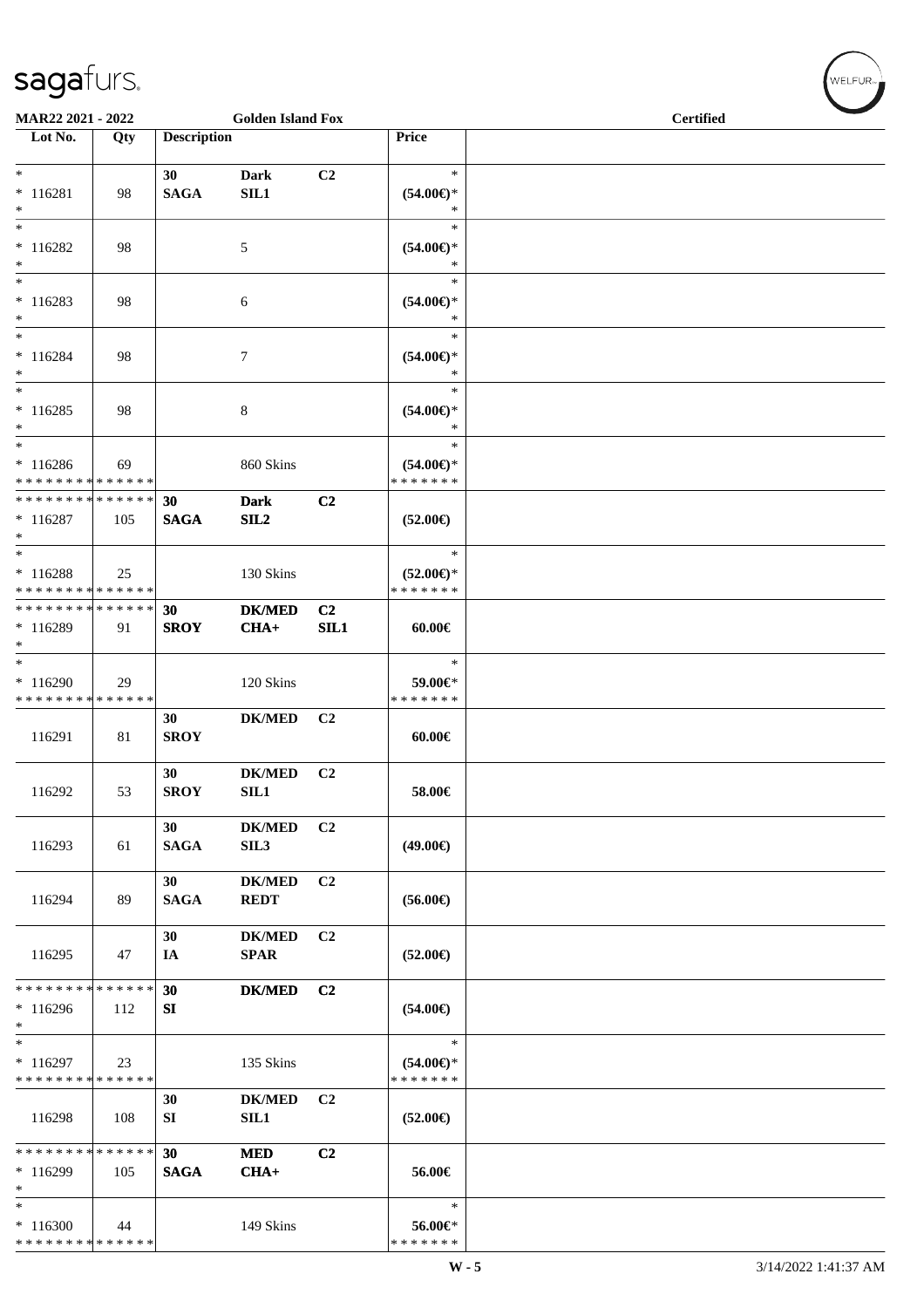| MAR22 2021 - 2022                                   |     |                    | <b>Golden Island Fox</b> |                                    |                                                | <b>Certified</b> |  |
|-----------------------------------------------------|-----|--------------------|--------------------------|------------------------------------|------------------------------------------------|------------------|--|
| Lot No.                                             | Qty | <b>Description</b> |                          |                                    | Price                                          |                  |  |
| 116301                                              | 98  | 30<br><b>SAGA</b>  | <b>MED</b><br>$CHA+$     | C <sub>2</sub><br>SIL1             | $(54.00\epsilon)$                              |                  |  |
| 116302                                              | 41  | 30<br><b>SAGA</b>  | <b>MED</b><br>$CHA+$     | C <sub>2</sub><br>SLL2             | $(52.00\epsilon)$                              |                  |  |
| * * * * * * * * * * * * * *<br>$*116303$<br>$\ast$  | 105 | 30<br><b>SAGA</b>  | <b>MED</b>               | C2                                 | $(54.00\epsilon)$                              |                  |  |
| $*$<br>$*116304$<br>* * * * * * * * * * * * * *     | 98  |                    | 203 Skins                |                                    | $\ast$<br>$(54.00\epsilon)$ *<br>* * * * * * * |                  |  |
| * * * * * * * * * * * * * *<br>$*116305$<br>$\ast$  | 105 | 30<br><b>SAGA</b>  | <b>MED</b><br>SL2        | C <sub>2</sub>                     | (50.00)                                        |                  |  |
| $\ast$<br>$*116306$<br>* * * * * * * * * * * * * *  | 69  |                    | 174 Skins                |                                    | $\ast$<br>$(50.00 \in )^*$<br>* * * * * * *    |                  |  |
| 116307                                              | 94  | 30<br><b>SAGA</b>  | <b>PALE</b><br>$CHA+$    | C2                                 | 56.00€                                         |                  |  |
| * * * * * * * * * * * * * * *<br>$*116308$<br>$*$   | 105 | 30<br><b>SAGA</b>  | <b>PALE</b><br>$CHA+$    | C <sub>2</sub><br>SIL1             | 54.00€                                         |                  |  |
| $*$<br>* 116309<br>* * * * * * * * * * * * * *      | 85  |                    | 190 Skins                |                                    | $\ast$<br>54.00€*<br>* * * * * * *             |                  |  |
| 116310                                              | 45  | 30<br><b>SAGA</b>  | <b>PALE</b><br>$CHA+$    | C <sub>2</sub><br>SIL <sub>2</sub> | $(52.00\epsilon)$                              |                  |  |
| * * * * * * * * * * * * * *<br>$* 116311$<br>$\ast$ | 98  | 30<br><b>SAGA</b>  | <b>PALE</b>              | C2                                 | 54.00€                                         |                  |  |
| $*$<br>$* 116312$<br>* * * * * * * * * * * * * *    | 98  |                    | 196 Skins                |                                    | $\ast$<br>54.00€*<br>* * * * * * *             |                  |  |
| * * * * * * * * * * * * * *<br>$*116313$<br>$*$     | 98  | 30<br><b>SAGA</b>  | <b>PALE</b><br>SL1       | C <sub>2</sub>                     | $(52.00\epsilon)$                              |                  |  |
| $*$<br>$* 116314$<br>* * * * * * * * * * * * * *    | 98  |                    | 196 Skins                |                                    | $\ast$<br>$(52.00\epsilon)$ *<br>* * * * * * * |                  |  |
| * * * * * * * * * * * * * *<br>$*116315$<br>$*$     | 105 | 30<br><b>SAGA</b>  | <b>PALE</b><br>SL2       | C2                                 | (50.00)                                        |                  |  |
| $\ast$<br>$*116316$<br>* * * * * * * * * * * * * *  | 44  |                    | 149 Skins                |                                    | $\ast$<br>$(50.00 \in )$ *<br>* * * * * * *    |                  |  |
| * * * * * * * * * * * * * *<br>$*116317$<br>$*$     | 98  | 30<br><b>SROY</b>  | <b>PAL/XP</b><br>CHA+    | C <sub>2</sub><br>SIL1             | $(54.00\epsilon)$                              |                  |  |
| $*$<br>$* 116318$<br>* * * * * * * * * * * * * *    | 39  |                    | 137 Skins                |                                    | $\ast$<br>$(54.00\epsilon)$ *<br>* * * * * * * |                  |  |
| 116319                                              | 75  | 30<br><b>SROY</b>  | <b>PAL/XP</b><br>SIL1    | C <sub>2</sub>                     | (60.00)                                        |                  |  |
| * * * * * * * * * * * * * *<br>$*116320$<br>$*$     | 91  | 30<br><b>SAGA</b>  | <b>PAL/XP</b><br>SL2     | C <sub>2</sub>                     | $(54.00\in)$                                   |                  |  |

 $(w$ ELFUR<sub><sup>n</sub></sub></sub></sup>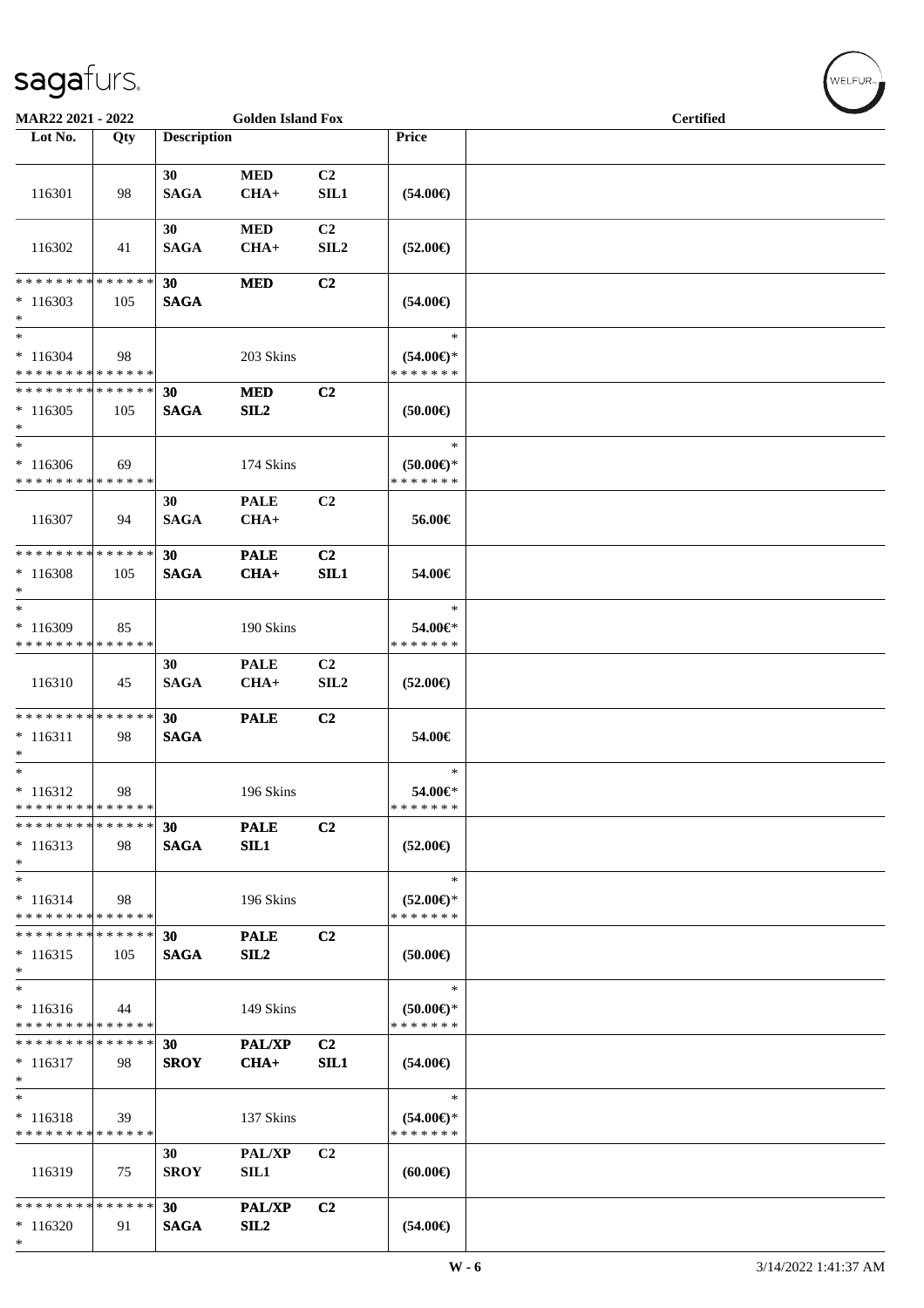| MAR22 2021 - 2022                                  |                    |                    | <b>Golden Island Fox</b>        |                                    |                                                   | <b>Certified</b> |  |
|----------------------------------------------------|--------------------|--------------------|---------------------------------|------------------------------------|---------------------------------------------------|------------------|--|
| Lot No.                                            | Qty                | <b>Description</b> |                                 |                                    | Price                                             |                  |  |
| $*$<br>$* 116321$<br>* * * * * * * * * * * * * *   | 24                 | 30<br><b>SAGA</b>  | PAL/XP<br>SL2                   | C2                                 | $\ast$<br>$(54.00ε)$ *<br>* * * * * * *           |                  |  |
| * * * * * * * * * * * * * *<br>$*116322$<br>$*$    | 105                | 30<br><b>SAGA</b>  | PAL/XP<br><b>REDT</b>           | C2                                 | $(54.00\epsilon)$                                 |                  |  |
| $*$<br>$*116323$<br>* * * * * * * * * * * * * *    | 45                 |                    | 150 Skins                       |                                    | $\ast$<br>$(54.00\epsilon)$ *<br>* * * * * * *    |                  |  |
| * * * * * * * * * * * * * *<br>$*116324$<br>$*$    | 112                | 30<br>SI           | PAL/XP                          | C2                                 | (50.00)                                           |                  |  |
| $\ast$<br>$* 116325$<br>$*$                        | 105                |                    | 2                               |                                    | $\ast$<br>$(50.00ε)$ *<br>$\ast$                  |                  |  |
| $*$<br>$*116326$<br>* * * * * * * * * * * * * *    | 76                 |                    | 293 Skins                       |                                    | $\ast$<br>$(50.00\varepsilon)$ *<br>* * * * * * * |                  |  |
| * * * * * * * * * * * * * *<br>$*116327$<br>$\ast$ | 105                | 30<br>SI           | <b>PAL/XP</b><br>SL1            | C2                                 | $(49.00\epsilon)$                                 |                  |  |
| $*$<br>$*116328$<br>* * * * * * * * * * * * * *    | 25                 |                    | 130 Skins                       |                                    | $\ast$<br>49.00€*<br>* * * * * * *                |                  |  |
| 116329                                             | 79                 | 30<br><b>SAGA</b>  | <b>XP</b><br>$CHA+$             | C <sub>2</sub>                     | $(54.00\epsilon)$                                 |                  |  |
| 116330                                             | 97                 | 30<br><b>SAGA</b>  | $\bold{XP}$<br>$CHA+$           | C <sub>2</sub><br>SIL1             | $(52.00\epsilon)$                                 |                  |  |
| 116331                                             | 35                 | 30<br><b>SAGA</b>  | $\bold{XP}$<br>$CHA+$           | C <sub>2</sub><br>SIL <sub>2</sub> | (50.00)                                           |                  |  |
| 116332                                             | 105                | 30<br><b>SAGA</b>  | <b>XP</b>                       | C <sub>2</sub>                     | $(52.00\epsilon)$                                 |                  |  |
| * * * * * * * *<br>$*116333$<br>$*$                | * * * * * *<br>105 | 30<br><b>SAGA</b>  | <b>XP</b><br>SIL1               | C2                                 | $(50.00\in)$                                      |                  |  |
| $\ast$<br>$* 116334$<br>$\ast$                     | 98                 |                    | $\boldsymbol{2}$                |                                    | $\ast$<br>$(50.00 \in )^*$<br>$\ast$              |                  |  |
| $*$<br>$*116335$<br>* * * * * * * * * * * * * *    | 33                 |                    | 236 Skins                       |                                    | $\ast$<br>$(50.00\varepsilon)$ *<br>* * * * * * * |                  |  |
| 116336                                             | 95                 | 30<br><b>SAGA</b>  | $\bold{XP}$<br>SIL <sub>2</sub> | C2                                 | $(49.00\epsilon)$                                 |                  |  |
| 116337                                             | 70                 | 30<br><b>SAGA</b>  | 2XP                             | C2                                 | 50.00€                                            |                  |  |
| 116338                                             | 80                 | 30<br><b>SAGA</b>  | 2XP<br>SIL1                     | C2                                 | $(49.00\epsilon)$                                 |                  |  |
| 116339                                             | 110                | 20<br><b>SAGA</b>  | <b>Dark</b><br>$CHA+$           | C2                                 | $(48.00\epsilon)$                                 |                  |  |
| 116340                                             | 117                | 20<br><b>SAGA</b>  | <b>Dark</b><br>$CHA+$           | C <sub>2</sub><br><b>SIL1</b>      | $(46.00\epsilon)$                                 |                  |  |

 $(w$ ELFUR<sub><sup>n</sub></sub></sub></sup>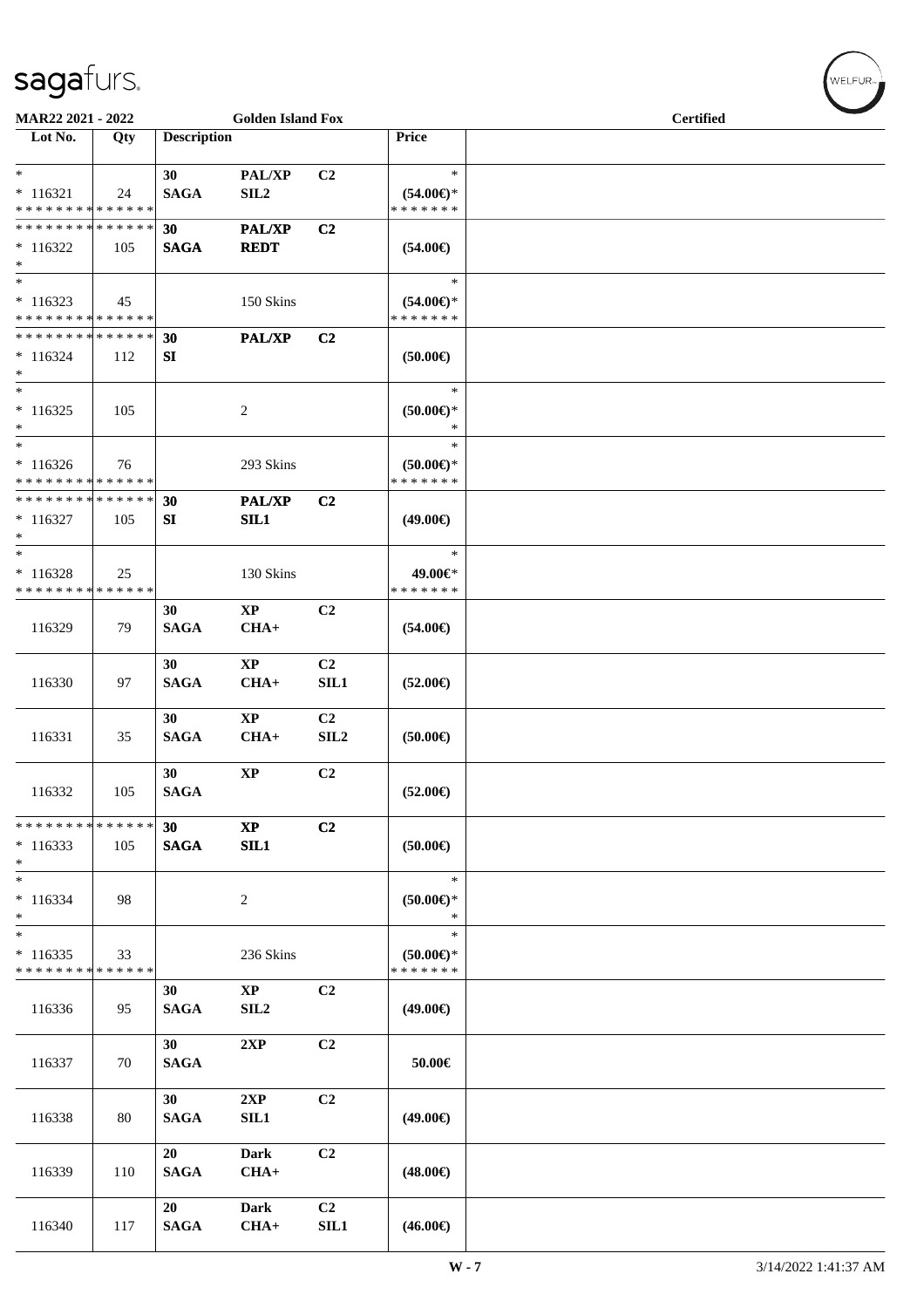\*

| MAR22 2021 - 2022                                  |     |                          | <b>Golden Island Fox</b>          |                                    |                                                | <b>Certified</b> |  |
|----------------------------------------------------|-----|--------------------------|-----------------------------------|------------------------------------|------------------------------------------------|------------------|--|
| Lot No.                                            | Qty | <b>Description</b>       |                                   |                                    | Price                                          |                  |  |
| * * * * * * * * * * * * * *                        |     | 20                       | <b>Dark</b>                       | C2                                 |                                                |                  |  |
| $* 116341$<br>$*$                                  | 112 | <b>SAGA</b>              |                                   |                                    | $(46.00\epsilon)$                              |                  |  |
| $*$<br>$* 116342$<br>$*$                           | 105 |                          | 2                                 |                                    | $\ast$<br>$(46.00\epsilon)$ *<br>$\ast$        |                  |  |
| $*$                                                |     |                          |                                   |                                    | $\ast$                                         |                  |  |
| $*116343$<br>* * * * * * * * * * * * * *           | 76  |                          | 293 Skins                         |                                    | $(46.00\epsilon)$ *<br>* * * * * * *           |                  |  |
| * * * * * * * * * * * * * *<br>$*116344$<br>$*$    | 112 | <b>20</b><br><b>SAGA</b> | Dark<br>SL1                       | C2                                 | 44.00€                                         |                  |  |
| $*$<br>$*116345$<br>* * * * * * * * * * * * * *    | 35  |                          | 147 Skins                         |                                    | $\ast$<br>$(44.00\epsilon)$ *<br>* * * * * * * |                  |  |
| 116346                                             | 72  | 20<br><b>SAGA</b>        | Dark<br>SL2                       | C2                                 | $(42.00\epsilon)$                              |                  |  |
| 116347                                             | 36  | 20<br><b>SROY</b>        | <b>DK/MED</b><br>$CHA+$           | C2<br>SIL1                         | $(49.00\epsilon)$                              |                  |  |
| * * * * * * * * * * * * * *<br>$* 116348$<br>$*$   | 112 | <b>20</b><br><b>SAGA</b> | <b>DK/MED</b><br>$CHA+$           | C2<br>SIL <sub>2</sub>             | $(44.00\epsilon)$                              |                  |  |
| $\ast$<br>$*116349$<br>* * * * * * * * * * * * * * | 120 |                          | 232 Skins                         |                                    | $\ast$<br>$(44.00\epsilon)$ *<br>* * * * * * * |                  |  |
| * * * * * * * * * * * * * *<br>$*116350$<br>$*$    | 112 | <b>20</b><br><b>SAGA</b> | <b>DK/MED</b><br>SL2              | C2                                 | $(42.00\epsilon)$                              |                  |  |
| $*$<br>$*116351$<br>* * * * * * * * * * * * * *    | 44  |                          | 156 Skins                         |                                    | $\ast$<br>$(42.00\epsilon)$ *<br>* * * * * * * |                  |  |
| 116352                                             | 74  | 20<br>SI                 | <b>DK/MED</b><br>$CHA+$           | C <sub>2</sub><br>SIL1             | $(38.00\epsilon)$                              |                  |  |
| 116353                                             | 104 | 20<br>${\bf SI}$         | <b>DK/MED</b><br>SIL1             | C <sub>2</sub>                     | 37.00€                                         |                  |  |
| 116354                                             | 55  | 20<br>SI                 | <b>DK/MED</b><br>SIL <sub>2</sub> | C2                                 | $(35.00\epsilon)$                              |                  |  |
| 116355                                             | 110 | 20<br><b>SAGA</b>        | <b>MED</b><br>$CHA+$              | C <sub>2</sub>                     | $(46.00\epsilon)$                              |                  |  |
| 116356                                             | 99  | 20<br><b>SAGA</b>        | <b>MED</b><br>$CHA+$              | C <sub>2</sub><br>SIL <sub>2</sub> | $(42.00\epsilon)$                              |                  |  |
| * * * * * * * * * * * * * *<br>$*116357$<br>$*$    | 112 | <b>20</b><br><b>SAGA</b> | <b>MED</b>                        | C <sub>2</sub>                     | 44.00€                                         |                  |  |
| $*$<br>$*116358$<br>$*$                            | 105 |                          | 2                                 |                                    | $\ast$<br>44.00€*<br>$\ast$                    |                  |  |
| $\ast$<br>$*116359$<br>* * * * * * * * * * * * * * | 21  |                          | 238 Skins                         |                                    | $\ast$<br>$(44.00\epsilon)$ *<br>* * * * * * * |                  |  |
| * * * * * * * * * * * * * *<br>$*116360$           | 111 | <b>20</b><br><b>SAGA</b> | <b>MED</b><br>SL2                 | C <sub>2</sub>                     | $(40.00\epsilon)$                              |                  |  |

 $w$ ELFUR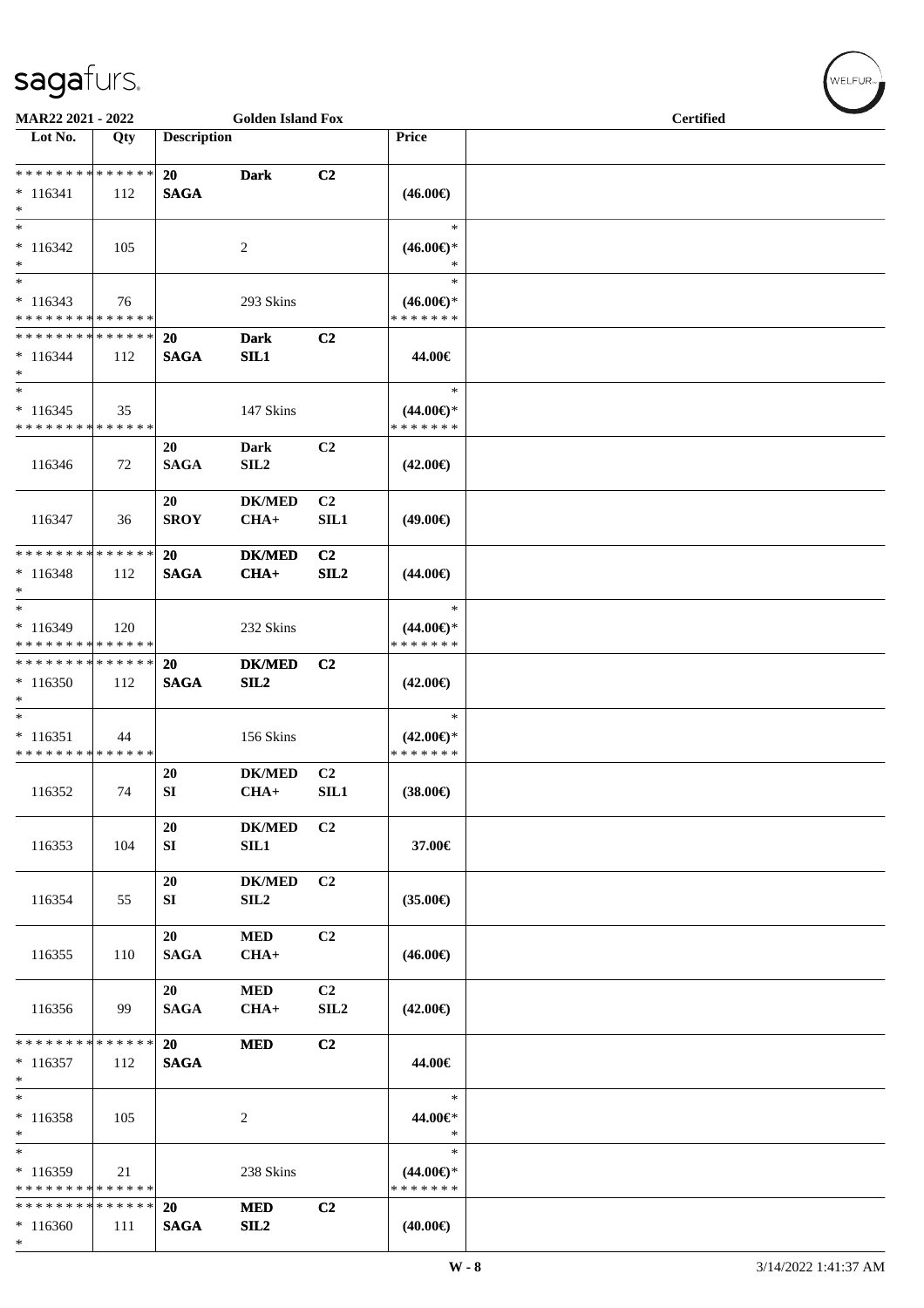| MAR22 2021 - 2022                        |     |                    | <b>Golden Island Fox</b> |                |                               | <b>Certified</b> |  |
|------------------------------------------|-----|--------------------|--------------------------|----------------|-------------------------------|------------------|--|
| Lot No.                                  | Qty | <b>Description</b> |                          |                | Price                         |                  |  |
|                                          |     |                    |                          |                |                               |                  |  |
| $*$                                      |     | 20                 | <b>MED</b>               | C <sub>2</sub> | $\ast$                        |                  |  |
| $*116361$                                | 21  | <b>SAGA</b>        | SIL <sub>2</sub>         |                | $(40.00\epsilon)$ *           |                  |  |
| * * * * * * * * * * * * * *              |     |                    |                          |                | * * * * * * *                 |                  |  |
|                                          |     | 20                 | <b>MED</b>               | C2             |                               |                  |  |
| 116362                                   | 47  | <b>SAGA</b>        | SIL3                     |                | $(36.00\epsilon)$             |                  |  |
|                                          |     |                    |                          |                |                               |                  |  |
|                                          |     | 20                 | <b>PALE</b>              | C <sub>2</sub> |                               |                  |  |
| 116363                                   | 85  | <b>SAGA</b>        | $CHA+$                   |                | 44.00€                        |                  |  |
|                                          |     |                    |                          |                |                               |                  |  |
| * * * * * * * * * * * * * *              |     | 20                 | <b>PALE</b>              | C2             |                               |                  |  |
| $*116364$                                | 105 | <b>SAGA</b>        | $CHA+$                   | SIL1           | 42.00€                        |                  |  |
| $*$                                      |     |                    |                          |                |                               |                  |  |
|                                          |     |                    |                          |                | $\ast$                        |                  |  |
| $*116365$                                | 26  |                    | 131 Skins                |                | 42.00€*                       |                  |  |
| * * * * * * * * * * * * * *              |     |                    |                          |                | * * * * * * *                 |                  |  |
| * * * * * * * * * * * * * * *            |     | 20                 | <b>PALE</b>              | C <sub>2</sub> |                               |                  |  |
| $*116366$                                | 112 | <b>SAGA</b>        |                          |                | 46.00€                        |                  |  |
| $*$                                      |     |                    |                          |                |                               |                  |  |
| $*$                                      |     |                    |                          |                | $\ast$                        |                  |  |
| $*116367$                                | 122 |                    | 234 Skins                |                | $(46.00€)$ *                  |                  |  |
| * * * * * * * * * * * * * *              |     |                    |                          |                | * * * * * * *                 |                  |  |
| * * * * * * * * * * * * * * *            |     | 20                 | <b>PALE</b>              | C <sub>2</sub> |                               |                  |  |
| $*116368$                                | 116 | <b>SAGA</b>        | SL1                      |                | $(44.00\epsilon)$             |                  |  |
| $*$                                      |     |                    |                          |                |                               |                  |  |
| $*$                                      |     |                    |                          |                | $\ast$                        |                  |  |
| $*116369$                                | 105 |                    | 221 Skins                |                | $(44.00€)$ *                  |                  |  |
| * * * * * * * * * * * * * *              |     |                    |                          |                | * * * * * * *                 |                  |  |
|                                          |     | 20                 | <b>PAL/XP</b>            | C <sub>2</sub> |                               |                  |  |
| 116370                                   | 32  | <b>SROY</b>        | $CHA+$                   | SIL1           | $(49.00\epsilon)$             |                  |  |
|                                          |     |                    |                          |                |                               |                  |  |
|                                          |     | 20                 | PAL/XP                   | C2             |                               |                  |  |
| 116371                                   | 31  | <b>SROY</b>        |                          |                | $(49.00\epsilon)$             |                  |  |
|                                          |     |                    |                          |                |                               |                  |  |
|                                          |     | 20                 | PAL/XP                   | C <sub>2</sub> |                               |                  |  |
| 116372                                   | 97  | <b>SAGA</b>        | SIL <sub>2</sub>         |                | $(42.00\epsilon)$             |                  |  |
|                                          |     |                    |                          |                |                               |                  |  |
|                                          |     | 20                 | PAL/XP                   | C2             |                               |                  |  |
| 116373                                   | 100 | <b>SAGA</b>        | <b>REDT</b>              |                | 44.00€                        |                  |  |
|                                          |     |                    |                          |                |                               |                  |  |
|                                          |     | 20                 | PAL/XP                   | C <sub>2</sub> |                               |                  |  |
| 116374                                   | 75  | SI                 | $CHA+$                   | SIL1           | $(38.00\epsilon)$             |                  |  |
|                                          |     |                    |                          |                |                               |                  |  |
|                                          |     | 20                 | PAL/XP                   | C <sub>2</sub> |                               |                  |  |
| 116375                                   | 85  | SI                 | SL1                      |                | 37.00€                        |                  |  |
|                                          |     |                    |                          |                |                               |                  |  |
|                                          |     | 20                 | <b>PAL/XP</b>            | C <sub>2</sub> |                               |                  |  |
| 116376                                   | 31  | SI                 | SIL <sub>2</sub>         |                | $(36.00\epsilon)$             |                  |  |
|                                          |     |                    |                          |                |                               |                  |  |
|                                          |     | 20                 | PAL/XP                   | C2             |                               |                  |  |
| 116377                                   | 64  | SI                 | <b>REDT</b>              |                | 37.00€                        |                  |  |
|                                          |     |                    |                          |                |                               |                  |  |
| * * * * * * * * * * * * * *              |     | 20                 | $\bold{XP}$              | C2             |                               |                  |  |
| $*116378$                                | 112 | <b>SAGA</b>        | $CHA+$                   |                | $(44.00\epsilon)$             |                  |  |
| $*$<br>$*$                               |     |                    |                          |                | $\ast$                        |                  |  |
|                                          |     |                    |                          |                |                               |                  |  |
| $*116379$<br>* * * * * * * * * * * * * * | 110 |                    | 222 Skins                |                | $(44.00€)$ *<br>* * * * * * * |                  |  |
| * * * * * * * * * * * * * *              |     | 20                 | $\mathbf{X}\mathbf{P}$   |                |                               |                  |  |
|                                          |     |                    |                          | C <sub>2</sub> |                               |                  |  |
| $*116380$<br>$\ast$                      | 112 | <b>SAGA</b>        | $CHA+$                   | SIL1           | 42.00€                        |                  |  |
|                                          |     |                    |                          |                |                               |                  |  |

 $w$ ELFUR<sub>m</sub>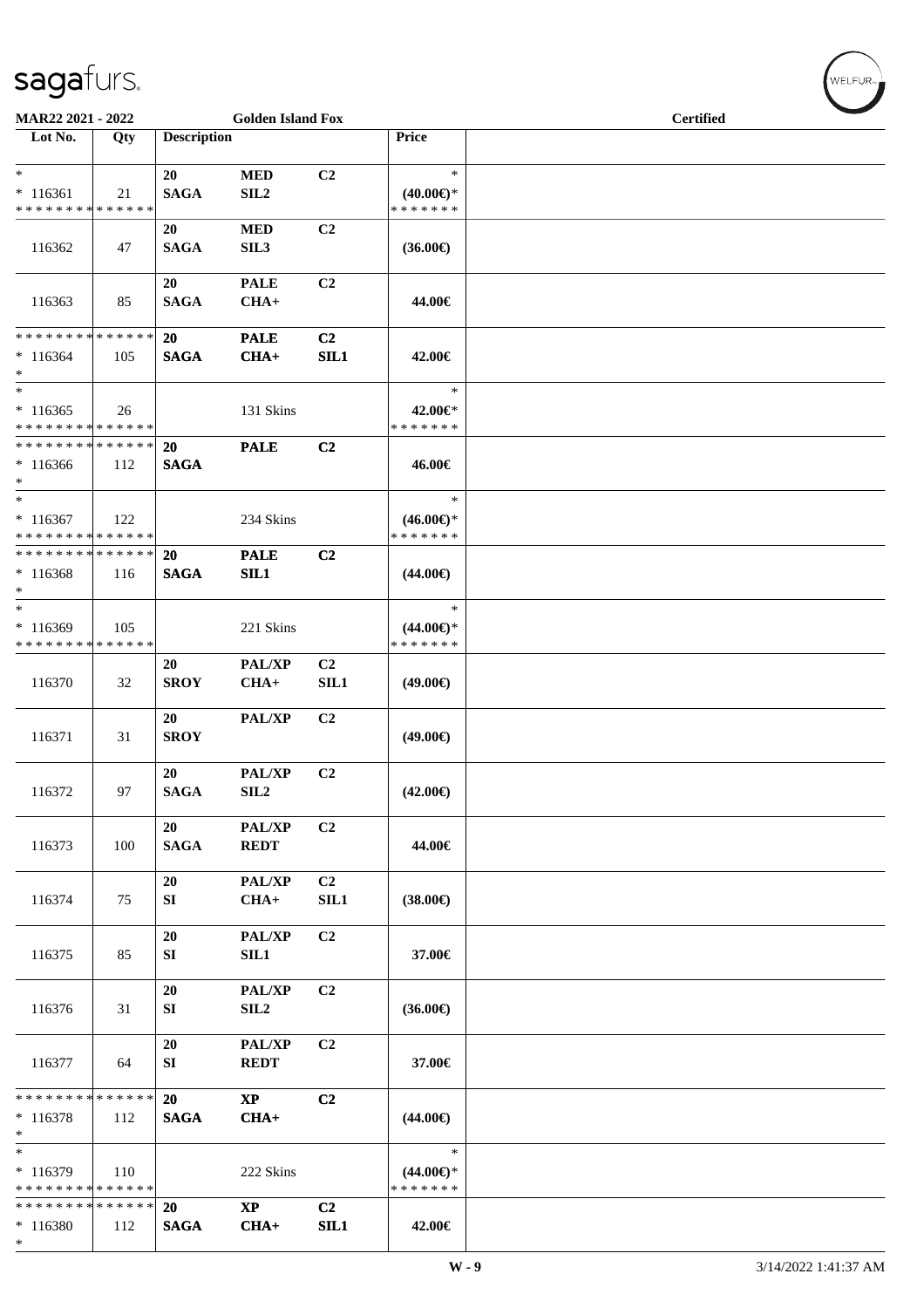|                                                                        | MAR22 2021 - 2022<br>Qty |                      | <b>Golden Island Fox</b>         |                        |                                    | <b>Certified</b> |  |  |  |  |
|------------------------------------------------------------------------|--------------------------|----------------------|----------------------------------|------------------------|------------------------------------|------------------|--|--|--|--|
| Lot No.                                                                |                          | <b>Description</b>   |                                  |                        | Price                              |                  |  |  |  |  |
| $*$<br>$* 116381$<br>* * * * * * * * * * * * * *                       | 38                       | 20<br><b>SAGA</b>    | $\mathbf{X}\mathbf{P}$<br>$CHA+$ | C <sub>2</sub><br>SIL1 | $\ast$<br>42.00€*<br>* * * * * * * |                  |  |  |  |  |
| 116382                                                                 | 79                       | 20<br><b>SAGA</b>    | $\mathbf{X}\mathbf{P}$<br>$CHA+$ | C <sub>2</sub><br>SLL2 | 40.00€                             |                  |  |  |  |  |
| * * * * * * * * * * * * * *<br>$*116383$<br>$*$                        | 112                      | 20<br><b>SAGA</b>    | $\bold{XP}$                      | C2                     | 42.00€                             |                  |  |  |  |  |
| $\ast$<br>$* 116384$<br>$\ast$                                         | 105                      |                      | $\overline{2}$                   |                        | $\ast$<br>42.00€*<br>$\ast$        |                  |  |  |  |  |
| $\overline{\phantom{a}^*}$<br>$*116385$<br>* * * * * * * * * * * * * * | 62                       |                      | 279 Skins                        |                        | $\ast$<br>42.00€*<br>* * * * * * * |                  |  |  |  |  |
| 116386                                                                 | 80                       | 20<br><b>SAGA</b>    | $\mathbf{X}\mathbf{P}$<br>SL1    | C <sub>2</sub>         | 40.00€                             |                  |  |  |  |  |
| 116387                                                                 | 64                       | 20<br><b>SAGA</b>    | 2XP<br>$CHA+$                    | C2<br>SLL1             | $(42.00\epsilon)$                  |                  |  |  |  |  |
| 116388                                                                 | 55                       | 20<br><b>SAGA</b>    | 2XP<br>SL1                       | C2                     | $(40.00\epsilon)$                  |                  |  |  |  |  |
| 116389                                                                 | 42                       | 20<br><b>SAGA</b>    | 2XP<br>SIL <sub>2</sub>          | C2                     | $(38.00\epsilon)$                  |                  |  |  |  |  |
| 116390                                                                 | 48                       | 40/30<br><b>SAGA</b> | <b>DK/MED</b><br>SL1             | C5                     | $(56.00\epsilon)$                  |                  |  |  |  |  |
| 116391                                                                 | 44                       | 40/30<br><b>SAGA</b> | PAL/XP<br>SIL1                   | C <sub>5</sub>         | $(56.00\epsilon)$                  |                  |  |  |  |  |
| 116392                                                                 | 33                       | 20<br><b>SAGA</b>    | ALL<br>SL1                       | C5                     | $(42.00\epsilon)$                  |                  |  |  |  |  |

WELFUR<sub>\*</sub>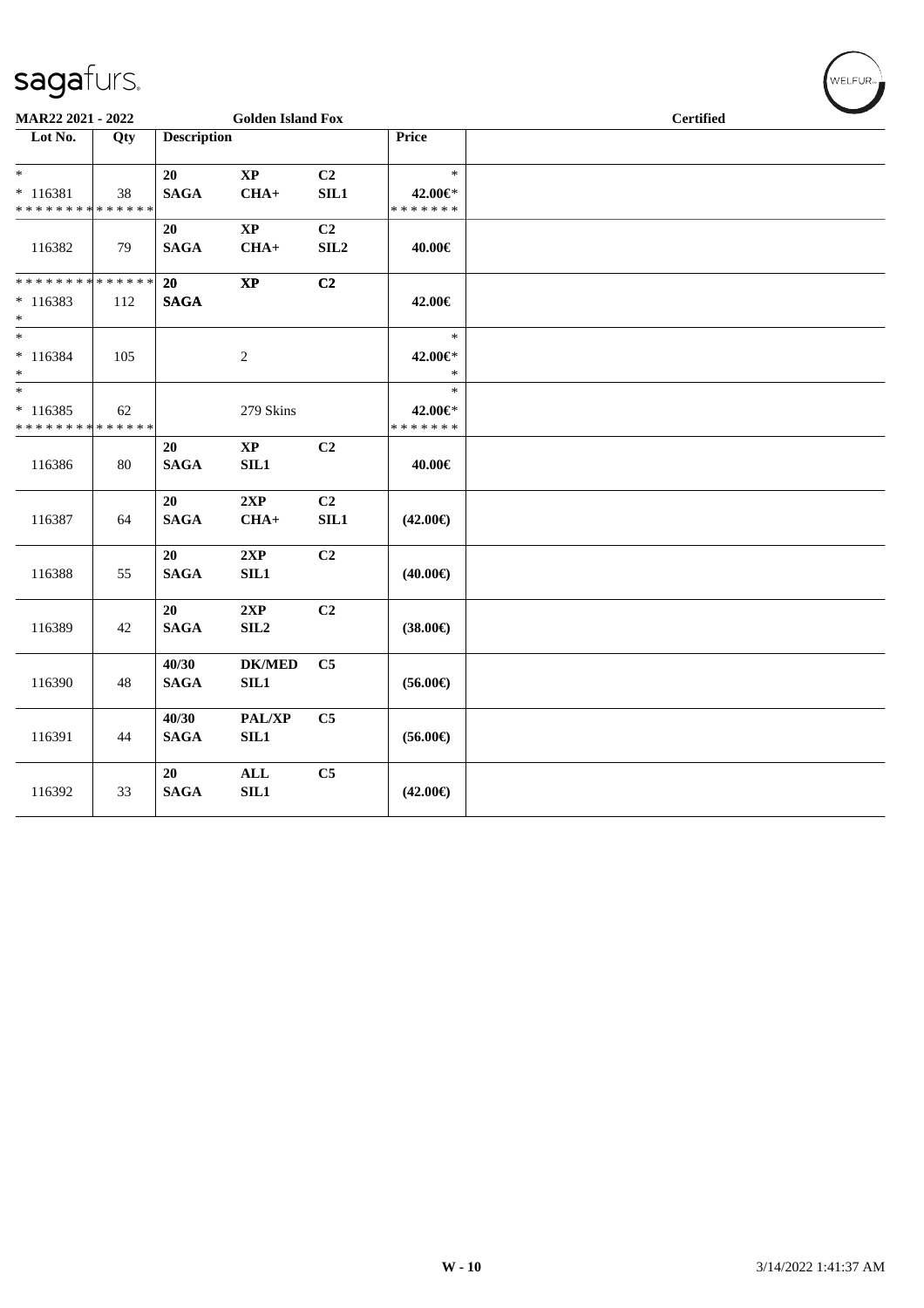| MAR22 2021 - 2022 |        |                           | <b>Golden Island Shadow Fox</b>               |            |                   | <b>Certified</b> | $\sim$ |
|-------------------|--------|---------------------------|-----------------------------------------------|------------|-------------------|------------------|--------|
| Lot No.           | Qty    | <b>Description</b>        |                                               |            | Price             |                  |        |
| 116401            | $40\,$ | 40<br><b>SAGA</b>         | $\bold{X}\bold{D}/\bold{D}\bold{K}$<br>$CHA+$ | C2         | $(68.00\epsilon)$ |                  |        |
| 116402            | 29     | 40<br><b>SAGA</b>         | $\bold{X}\bold{D}/\bold{D}\bold{K}$           | C2         | $(66.00\epsilon)$ |                  |        |
| 116403            | 105    | 40<br><b>SAGA</b>         | $\bf MED$<br>$CHA+$                           | C2         | 70.00€            |                  |        |
| 116404            | 49     | 40<br><b>SAGA</b>         | $\bf MED$                                     | C2         | $70.00 \in$       |                  |        |
| 116405            | 65     | 40<br>$\mathbf{SAGA}$     | <b>PALE</b><br>$CHA+$                         | C2         | 72.00€            |                  |        |
| 116406            | 39     | 40<br><b>SAGA</b>         | <b>PALE</b>                                   | C2         | 70.00€            |                  |        |
| 116407            | 93     | 40<br>$\mathbf{SAGA}$     | XP/2XP<br>$CHA+$                              | C2         | 70.00€            |                  |        |
| 116408            | 61     | 40<br>$\mathbf{SAGA}$     | XP/2XP                                        | C2         | 68.00€            |                  |        |
| 116409            | $28\,$ | 40/30<br><b>IA</b>        | $\bold{X}\bold{D}/\bold{D}\bold{K}$<br>SPT1   | C2         | $(62.00\epsilon)$ |                  |        |
| 116410            | 63     | 40/30<br><b>SAGA</b>      | <b>Dark</b>                                   | C2         | $(64.00\epsilon)$ |                  |        |
| 116411            | $28\,$ | 40/30<br><b>SAGA</b>      | <b>DK/MED</b><br>$CHA+$                       | C2<br>SLL1 | $(64.00\epsilon)$ |                  |        |
| 116412            | 71     | 40/30<br><b>SAGA</b>      | <b>DK/MED</b><br>SIL1                         | C2         | $62.00 \in$       |                  |        |
| 116413            | 57     | 40/30<br><b>SAGA</b>      | <b>DK/MED</b><br>SL1                          | C2         | $(62.00\epsilon)$ |                  |        |
| 116414            | 52     | 40/30<br>IA               | <b>DK/MED</b><br>SPT1                         | C2         | $(62.00\epsilon)$ |                  |        |
| 116415            | 83     | 40/30<br>SI               | <b>DK/MED</b><br>$CHA+$                       | C2         | $(54.00\epsilon)$ |                  |        |
| 116416            | 54     | 40/30<br>SI               | $DK/MED$                                      | C2         | $(52.00\epsilon)$ |                  |        |
| 116417            | 91     | 40/30<br>${\bf S}{\bf I}$ | <b>DK/MED</b><br>SL1                          | C2         | $(50.00\epsilon)$ |                  |        |
| 116418            | 79     | 40/30<br><b>SAGA</b>      | <b>MED</b>                                    | C2         | 64.00€            |                  |        |
| 116419            | 36     | 40/30<br>$I\!\!A$         | <b>MED</b><br>SPT1                            | C2         | 62.00€            |                  |        |
| 116420            | $71\,$ | 40/30<br>${\bf S}{\bf I}$ | MED/PAL C2<br>SIL <sub>2</sub>                |            | $(60.00\epsilon)$ |                  |        |

 $(\forall ELEUR$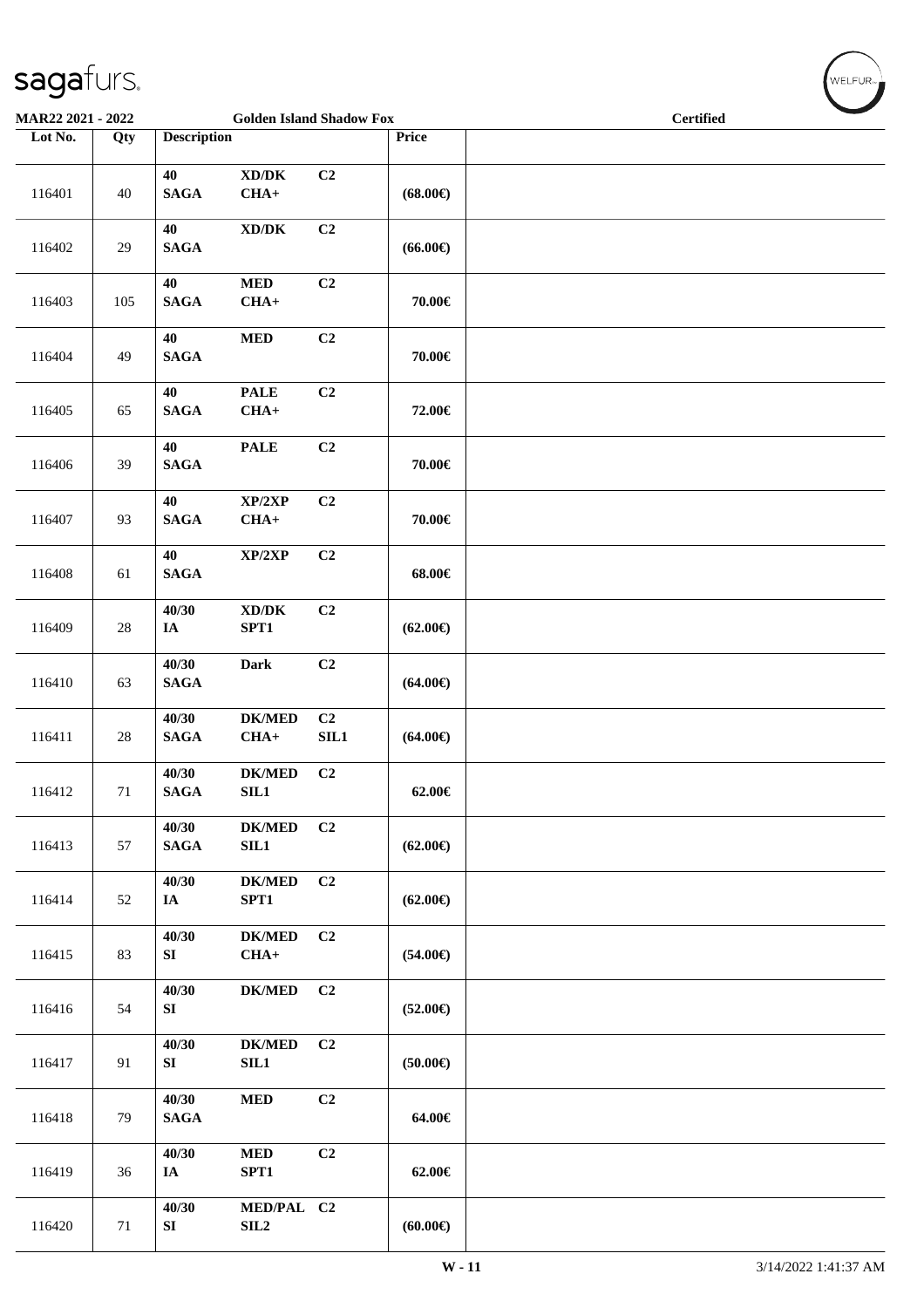| <b>MAR22 2021 - 2022</b>                                           |     |                           | <b>Golden Island Shadow Fox</b> |                |                                             | <b>Certified</b> |  |
|--------------------------------------------------------------------|-----|---------------------------|---------------------------------|----------------|---------------------------------------------|------------------|--|
| Lot No.                                                            | Qty | <b>Description</b>        |                                 |                | Price                                       |                  |  |
| * * * * * * * * <mark>* * * * * * *</mark><br>$* 116421$<br>$\ast$ | 98  | 40/30<br><b>SAGA</b>      | <b>PALE</b>                     | C2             | 66.00€                                      |                  |  |
| $*$<br>$*116422$<br>* * * * * * * * <mark>* * * * * * *</mark>     | 88  |                           | 186 Skins                       |                | $\ast$<br>$66.00 \text{e}$<br>* * * * * * * |                  |  |
| 116423                                                             | 82  | 40/30<br><b>SAGA</b>      | <b>PALE</b><br>SL1              | C2             | 66.00€                                      |                  |  |
| 116424                                                             | 61  | 40/30<br><b>SAGA</b>      | PAL/XP<br>$CHA+$                | C2<br>SLL1     | 66.00€                                      |                  |  |
| 116425                                                             | 41  | 40/30<br><b>SAGA</b>      | PAL/XP<br>SL1                   | C <sub>2</sub> | 66.00€                                      |                  |  |
| 116426                                                             | 36  | 40/30<br><b>SAGA</b>      | PAL/XP<br><b>REDT</b>           | C2             | $(64.00\epsilon)$                           |                  |  |
| 116427                                                             | 36  | 40/30<br>IA               | PAL/XP<br>SPT1                  | C2             | $(64.00\epsilon)$                           |                  |  |
| 116428                                                             | 72  | 40/30<br>IA               | PAL/XP<br>SPT1                  | C2             | $(64.00\epsilon)$                           |                  |  |
| 116429                                                             | 66  | 40/30<br>${\bf S}{\bf I}$ | PAL/XP<br>$CHA+$                | C2             | 56.00€                                      |                  |  |
| 116430                                                             | 88  | 40/30<br>${\bf S}{\bf I}$ | PAL/XP                          | C2             | 54.00€                                      |                  |  |
| 116431                                                             | 95  | 40/30<br>${\bf S}{\bf I}$ | PAL/XP<br>SL1                   | C2             | $(54.00\epsilon)$                           |                  |  |
| * * * * * * * * * * * * * *<br>$*116432$<br>*                      | 98  | 40/30<br><b>SAGA</b>      | XP/2XP<br>SL1                   | C2             | 66.00€                                      |                  |  |
| $\ast$<br>$*116433$<br>* * * * * * * * * * * * * *                 | 32  |                           | 130 Skins                       |                | $\ast$<br>66.00€*<br>* * * * * * *          |                  |  |
| 116434                                                             | 40  | 40/30<br><b>SAGA</b>      | 3XP                             | C2             | $(62.00\epsilon)$                           |                  |  |
| 116435                                                             | 58  | 40/30<br><b>SAGA</b>      | ALL<br><b>REDT</b>              | C <sub>2</sub> | $(62.00\epsilon)$                           |                  |  |
| 116436                                                             | 83  | 30<br><b>SAGA</b>         | XD/DK<br>$CHA+$                 | C2             | $(56.00\epsilon)$                           |                  |  |
| 116437                                                             | 41  | 30<br><b>SAGA</b>         | XD/DK                           | C2             | $(54.00\epsilon)$                           |                  |  |
| * * * * * * * * * * * * * *<br>$* 116438$                          | 105 | 30<br><b>SAGA</b>         | <b>MED</b><br>$CHA+$            | C2             | 58.00€                                      |                  |  |
| $\ast$<br>$\ast$<br>$*116439$                                      | 24  |                           | 129 Skins                       |                | $\ast$<br>58.00€*                           |                  |  |
| * * * * * * * * * * * * * *<br>116440                              | 63  | 30<br><b>SAGA</b>         | <b>MED</b>                      | C2             | * * * * * * *<br>$(56.00\epsilon)$          |                  |  |

WELFUR<sub>"</sub>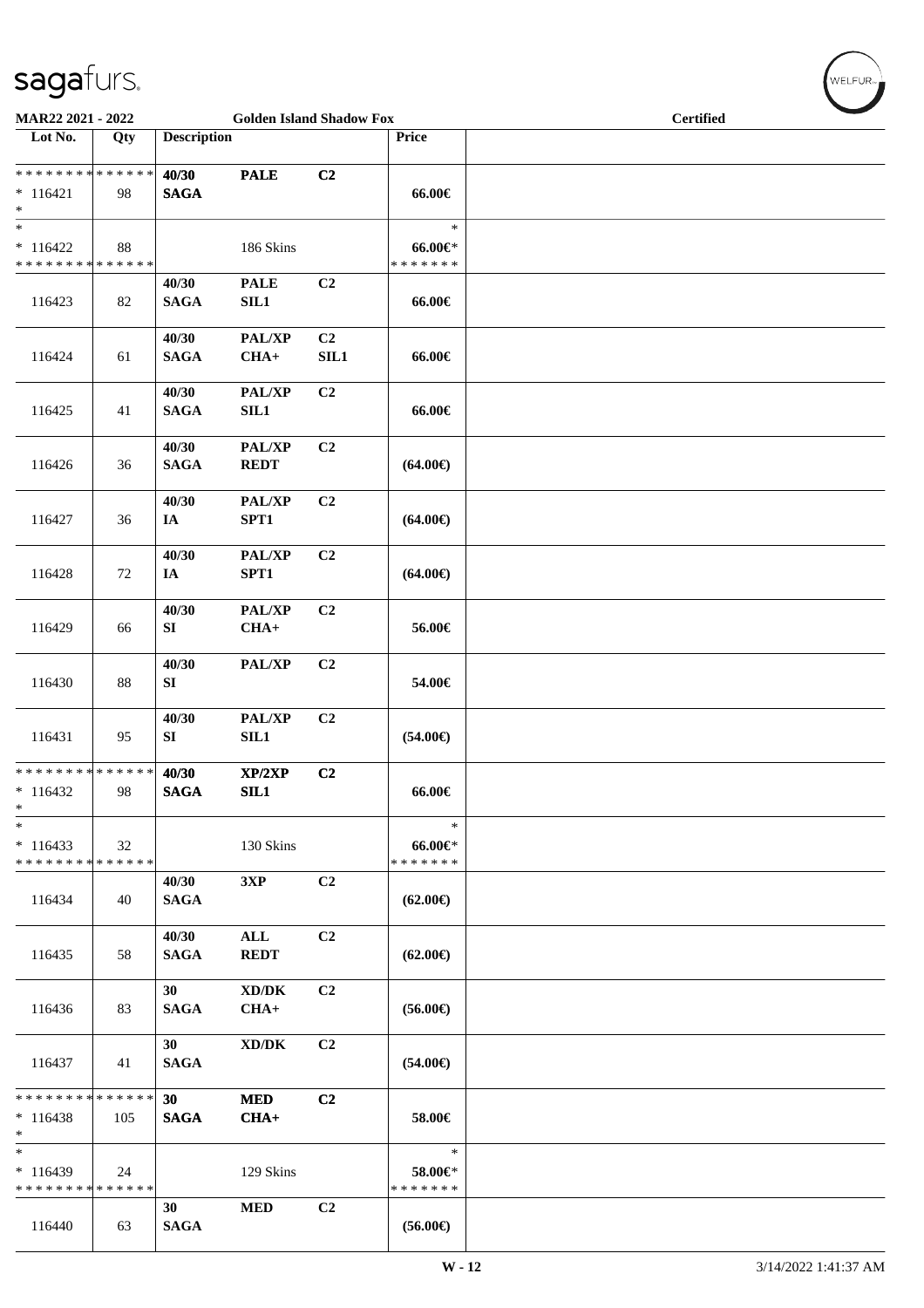| <b>MAR22 2021 - 2022</b> |        |                          | <b>Golden Island Shadow Fox</b>               |                        |                   |  |                  |  |
|--------------------------|--------|--------------------------|-----------------------------------------------|------------------------|-------------------|--|------------------|--|
| Lot No.                  | Qty    | <b>Description</b>       |                                               |                        | Price             |  | <b>Certified</b> |  |
| 116441                   | 93     | 30<br><b>SAGA</b>        | <b>PALE</b><br>$CHA+$                         | C2                     | $60.00 \in$       |  |                  |  |
| 116442                   | 54     | 30<br><b>SAGA</b>        | <b>PALE</b>                                   | C2                     | 58.00€            |  |                  |  |
| 116443                   | 83     | 30<br><b>SAGA</b>        | XP/2XP<br>$CHA+$                              | C2                     | $60.00 \in$       |  |                  |  |
| 116444                   | 72     | 30<br><b>SAGA</b>        | XP/2XP                                        | C2                     | 57.00€            |  |                  |  |
| 116445                   | 91     | 30<br><b>SAGA</b>        | 2XP                                           | C2                     | $62.00 \in$       |  |                  |  |
| 116446                   | 76     | 20<br>$\mathbf{SAGA}$    | $\bold{X}\bold{D}/\bold{D}\bold{K}$<br>$CHA+$ | C2                     | $(48.00\epsilon)$ |  |                  |  |
| 116447                   | 33     | 20<br>$\mathbf{SAGA}$    | $\boldsymbol{\text{XD} / \text{DK}}$          | C2                     | $(46.00\epsilon)$ |  |                  |  |
| 116448                   | 42     | 20<br>$\mathbf{SAGA}$    | $\bold{X}\bold{D}/\bold{D}\bold{K}$<br>SIL1   | C2                     | $(44.00\epsilon)$ |  |                  |  |
| 116449                   | $28\,$ | 20<br><b>SAGA</b>        | $DK/MED$<br>$CHA+$                            | C2<br>SLL1             | $(48.00\epsilon)$ |  |                  |  |
| 116450                   | $77\,$ | 20<br><b>SAGA</b>        | $DK/MED$                                      | C <sub>2</sub>         | $(48.00\epsilon)$ |  |                  |  |
| 116451                   | 52     | 20<br><b>SAGA</b>        | $DK/MED$<br>SL1                               | C2                     | $(46.00\epsilon)$ |  |                  |  |
| 116452                   | 51     | ${\bf 20}$<br>${\bf SI}$ | <b>DK/MED</b><br>$CHA+$                       | C2                     | $(42.00\epsilon)$ |  |                  |  |
| 116453                   | 30     | 20<br>${\bf SI}$         | $DK/MED$                                      | C2                     | $(40.00\epsilon)$ |  |                  |  |
| 116454                   | 106    | 20<br>$\mathbf{SAGA}$    | $\bf MED$<br>$CHA+$                           | C2                     | 49.00€            |  |                  |  |
| 116455                   | 44     | 20<br><b>SAGA</b>        | $\bf MED$                                     | C2                     | 48.00€            |  |                  |  |
| 116456                   | 54     | 20<br><b>SAGA</b>        | MED/PAL C2<br>SL2                             |                        | $(44.00\epsilon)$ |  |                  |  |
| 116457                   | 84     | 20<br><b>SAGA</b>        | <b>PALE</b><br>$CHA+$                         | C <sub>2</sub>         | 49.00€            |  |                  |  |
| 116458                   | 48     | 20<br>$\mathbf{SAGA}$    | <b>PALE</b>                                   | C <sub>2</sub>         | 48.00€            |  |                  |  |
| 116459                   | 87     | 20<br><b>SAGA</b>        | $\ensuremath{\mathsf{PALE}}$                  | C2                     | 48.00€            |  |                  |  |
| 116460                   | 36     | 20<br><b>SAGA</b>        | PAL/XP<br>$CHA+$                              | C <sub>2</sub><br>SIL1 | 48.00€            |  |                  |  |

 $(\overbrace{\text{WELFUR}_{\text{max}}})$